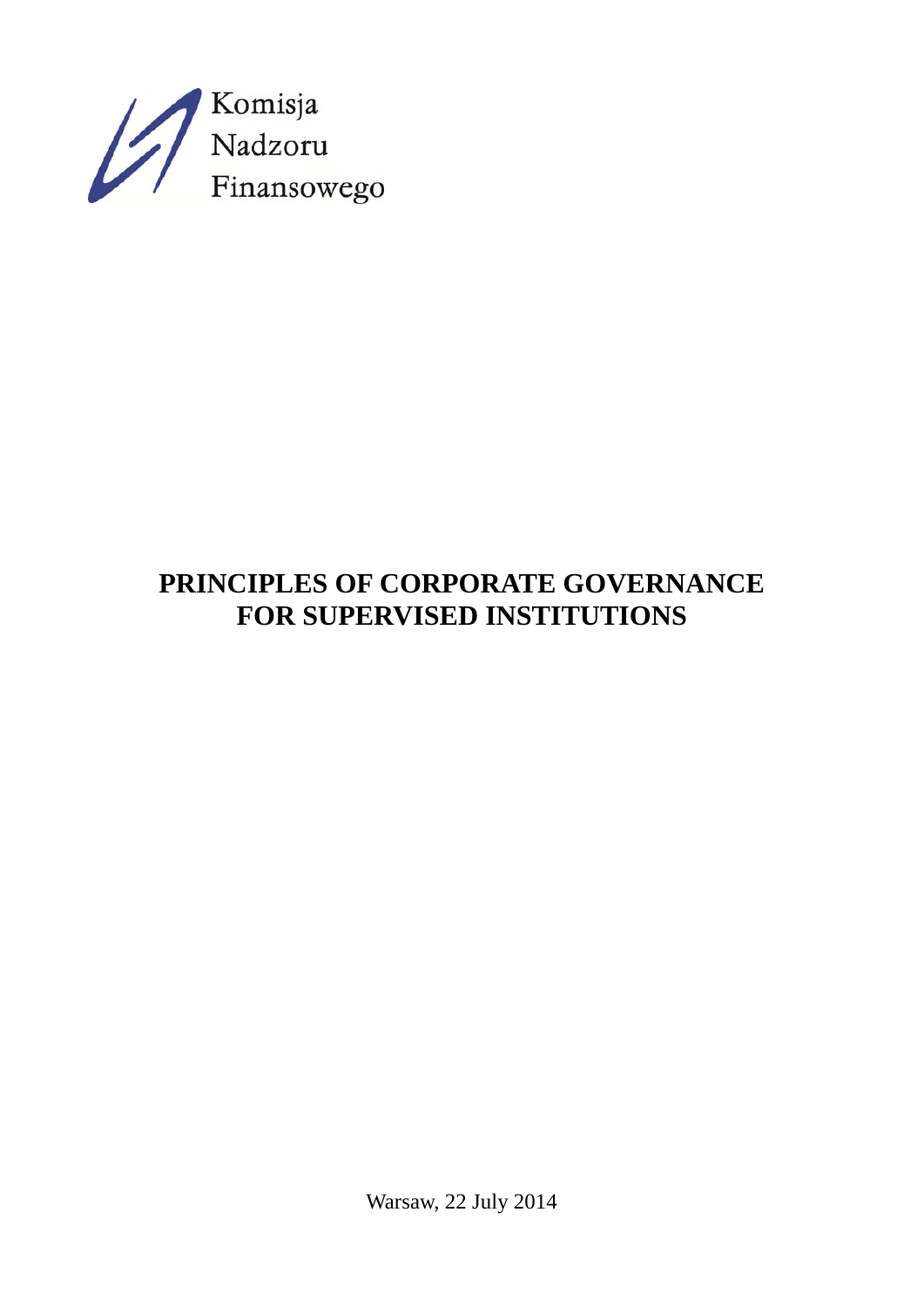# *Having regard to:*

- *1) the goals of supervision, that is ensuring:* 
	- *a) proper functioning of the financial market,*
	- *b) stability, security and transparency of the financial market,*
	- *c) trust in the financial market,*
	- *d) protection of the financial market participants,*
	- *e) security of the trade and compliance with the fair trading principles,*
	- *f) security of clients' funds;*
- *2) the responsibilities of the Polish Financial Supervision Authority, consisting in undertaking actions aimed at proper functioning of the financial market and aimed at development of the financial market and its competitiveness;*
- *3) supervisory experiences in the scope of banking, pension, and insurance supervision over the capital market and savings and loan associations;*

*the following Principles of Corporate Governance for supervised entities are issued.*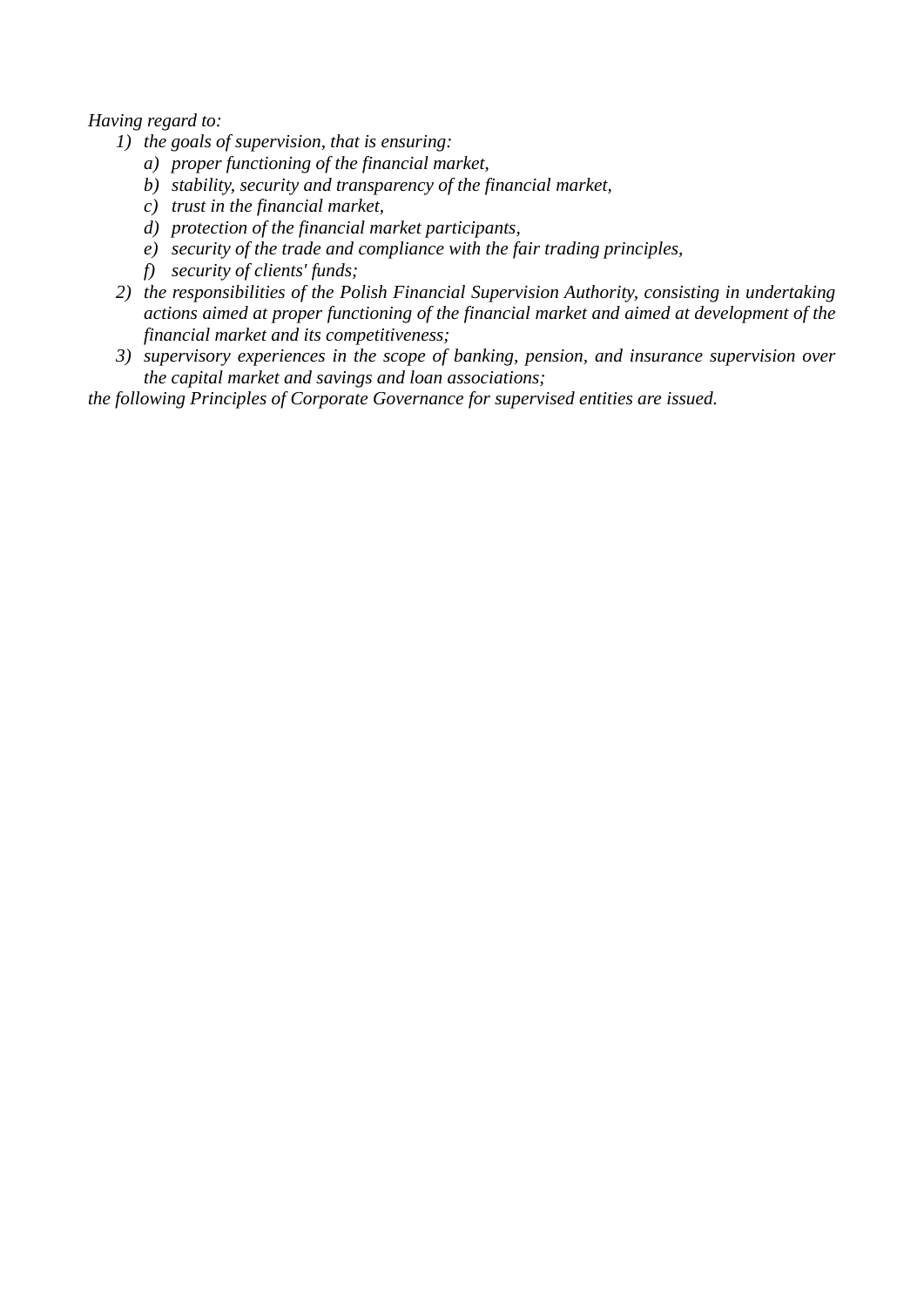#### **Introduction**

The Principles of Corporate Governance are a set of rules that determine the internal and external relations of supervised institutions, including the relations with shareholders and clients, their organisation, the functioning of the internal supervision and the key internal systems and functions, as well as statutory bodies and principles of their cooperation.

The Polish Financial Supervision Authority is of the opinion that the Principles of Corporate Governance should be adopted by the supervised institutions, becoming an important programme document in their strategic corporate policy and affect the development of the proper principles of conduct of the supervised institutions.

Having regard to the fact that entities supervised by the Polish Financial Supervision Authority, as public trust institutions, should conduct business with the highest diligence, special attention shall be paid to professionalism and the ethical conduct of the persons belonging to the bodies of the supervised entities, and they shall require their shareholders to act in a responsible and loyal manner. Therefore, the Principles of Corporate Governance indicate the need to set high requirements for the people who make up be said bodies and develop proper relations with the shareholders, emphasising the necessity for the shareholders to act in a responsible manner in the best interest of the supervised institution, recommending t the same time that corporate entitlements shall be acted upon observing the interest of the supervised institution.

Good relations of a supervised institution with clients build trust not only in the institution itself, but also to the financial market as a whole, so care for the client should be one of the primary goals of the supervised institutions. Communicating reliable information to clients on the offered service or product in a manner comprehensible for an average recipient, taking into account the related risks, is the basic duty of the institution, which shall be implemented at the stage of marketing communication and selection of the financial service or product appropriate for the client and establishment of the legal relationship. Compliance with the principle should be enforced by supervised institutions from the entities cooperating with them.

Strengthening the role of internal supervision contributes to increasing efficiency and transparency of the operations of a supervised institution and maintaining its security.

Successful implementation of the strategic goals adopted by a supervised entity requires adoption of organisational structure with the right internal control, audit and risk management systems.

The remuneration policy, constituting an important element of development and security of the functioning of a supervised institution, should be implemented with active participation of the General Meeting.

The communication policy should serve to build proper relations, especially through facilitating access to information for both clients and shareholders.

The system of detecting irregularities or states threatening the safety of the functioning of a supervised institution should involve all employees of the supervised institution.

A supervised institution should demonstrate care for protection of the rights and development of employees in order to build the value and reputation of the supervised institution.

A supervised institution should strive at applying, to the highest extent possible, the Principles of Corporate Governance, incorporating the principle of proportionality resulting from the scale, nature of the activity and specificity of the institution. The Principles of Corporate Governance also apply to supervised institutions which have the status of a public company.

Divergence from the application of specific principles in full scope may be permissible only when their comprehensive introduction would mean excessive burden for the supervised institution.

A supervised institution shall place on its website information on the application of the Principles of Corporate Governance or information on waiving the application of specific principles.

The principles defined by the Principles of Corporate Governance may be inadequate to the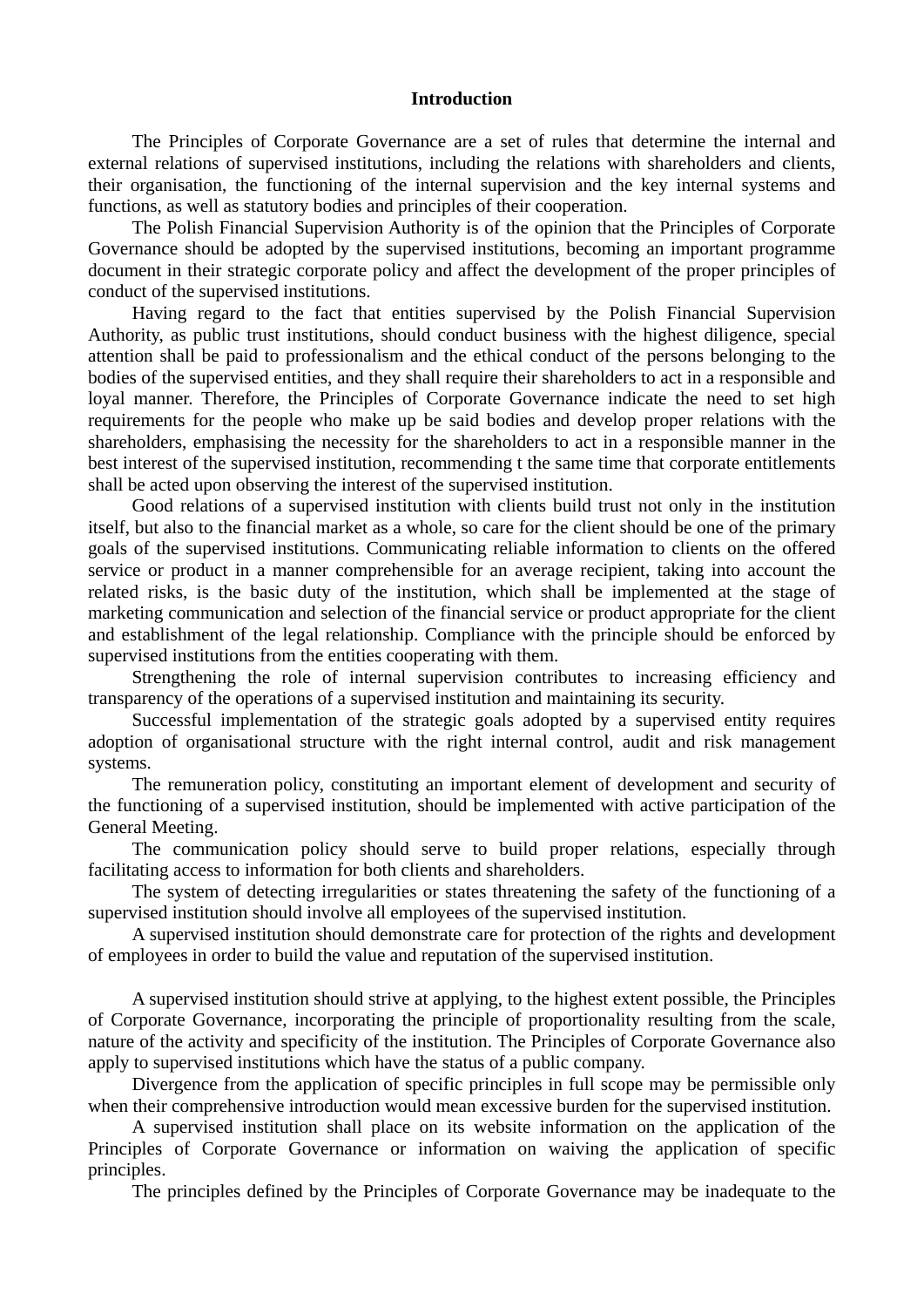type and form of the activity conducted by some entities operating on the financial market, so they shall not apply to:

- a) transfer agents;
- b) investment firm agents;
- c) energy companies keeping accounts or registers of exchange commodities;
- d) insurance agents;
- e) payment service offices;
- f) insurance brokers;
- g) distributors investment fund share units;
- h) employers keeping employee pension schemes;
- i) securitised debt administrators and
- j) entities which are third parties, to whom supervised entities entrusted performance of some activities on the basis of concluded agreements, in compliance with the relevant legal regulations.

The principles defined in the Principles of Corporate Governance shall not apply to other issuers who make public offerings or whose securities are admitted to trading on a regulated market, as well as to foreign legal persons conducting activity on the basis of a relevant permit.

The principles defined in the Principles of Corporate Governance do not violate the rights or obligations resulting from legal regulations.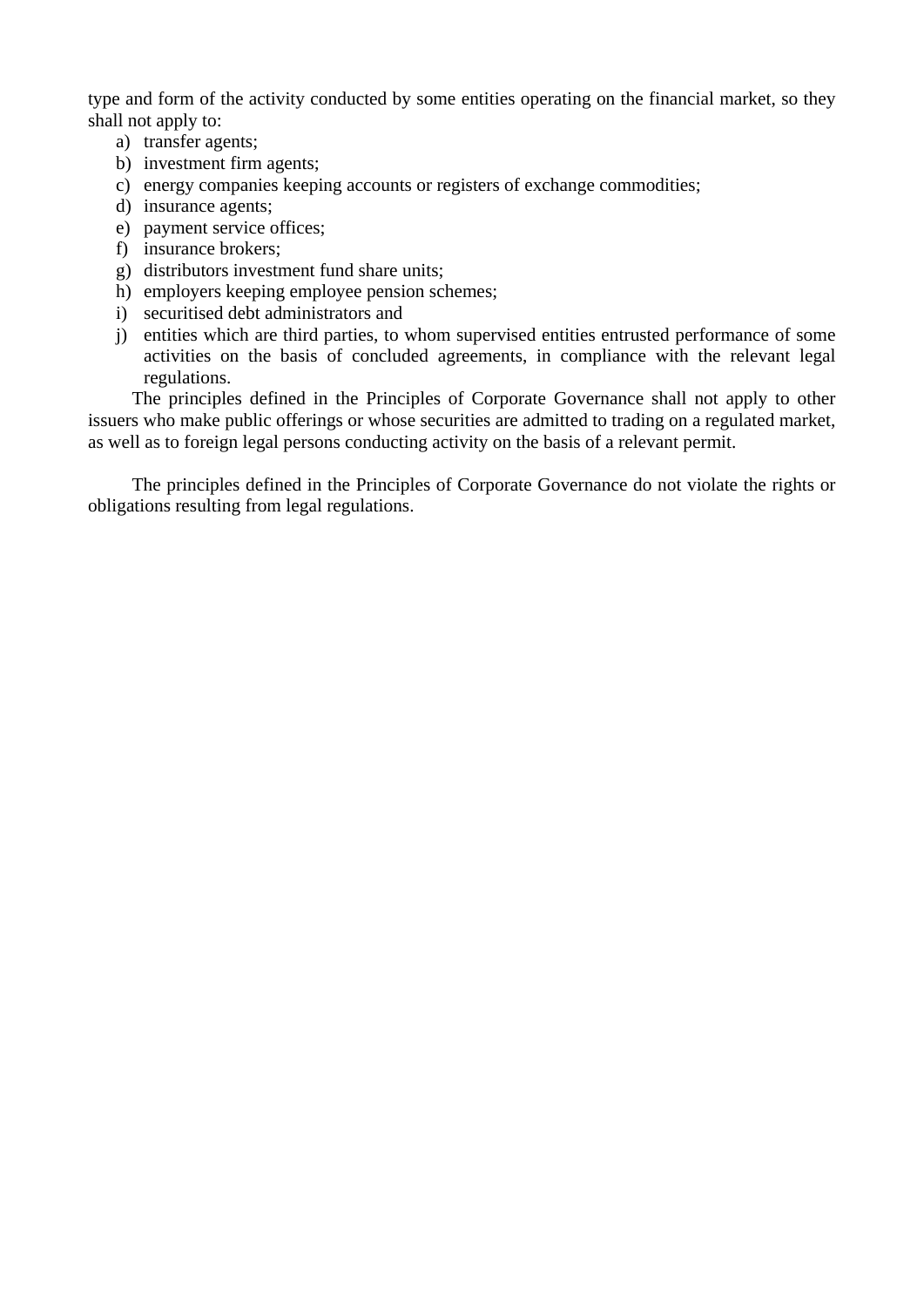# **Chapter 1 Organisation and Organisational Structure**

# **§ 1.**

- 1. The organisation of a supervised institution should enable meeting long-term goals of the conducted activity.
- 2. The organisation of a supervised institution should cover management and exercise of control, internal reporting, information flow and protection, and document circulation systems, which should be properly regulated in internal regulations.
- 3. The organisation of a supervised institution should be reflected in the organisational structure.
- 4. A supervised institution should ensure transparency of the organisational structure regulated in internal regulations by placing at least the basic organisational structure on the website.

## **§ 2.**

- 1. A supervised institution should have an organisational structure which is transparent and adequate to the scale and nature of the conducted activity and the risk taken, in which the professional structure, tasks and scope of duties and responsibility are clearly ascribed and appropriately assigned. The organisational structure should cover and reflect the whole range of activities of the supervised institution, clearly separating each key function in the scope of the performed tasks. This pertains both to the division of tasks and responsibilities among members of the management body of the supervised institution, as well as the division of tasks and responsibilities among the organisational units of the head office, branches and specific positions or groups of positions.
- 2. An organisational structure should be determined is a way which prevents the occurrence of doubt as to the scope of tasks and responsibilities of respective organisational units, branches and positions or groups of positions, in particular to prevent the occurrence of overlapping of duties and responsibilities of organisational units, branches and positions or groups of positions.

# **§ 3.**

A supervised institution shall be obliged to comply with the requirements resulting from legal regulations and take into account the supervisory recommendations issued by the appropriate supervision bodies, in particular the FSC or the European Banking Authority (EBA), the European Securities and Markets Authority (ESMA), the European Insurance and Occupational Pensions Authority (EIOPA) respectively, as well as the obligations and declarations made before supervision authorities, and take into account individual recommendations issued by the supervision authorities.

## **§ 4.**

- 1. A supervised institution should determine its own strategic goals, taking into account the nature and scale of the conducted activity.
- 2. The organisation of a supervised institution should enable reaching the set strategic goals, taking into account the need to efficiently monitor the risk existing in its business.
- 3. The organisation of a supervised institution should enable immediate undertaking appropriate actions in emergencies, when it is necessary to waive or it is not possible to implement the adopted strategic goals due to unexpected changes in the economic or legal environment of the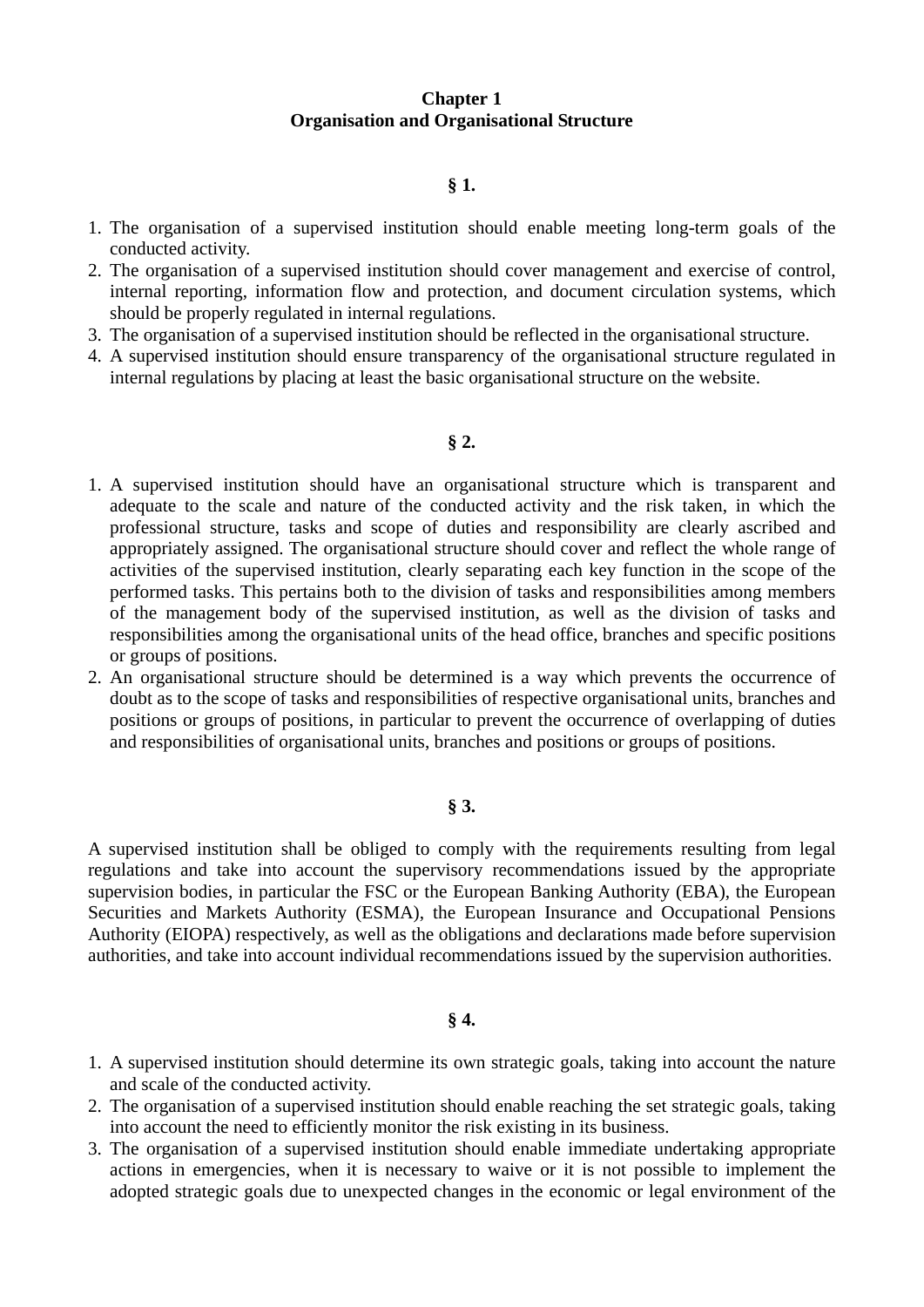supervised institution or when further implementation of the adopted goals may lead to violation of the standards defined in the regulations concerning the operations of the supervised institution or established principles of conduct.

- 4. The organisation of a supervised institution should ensure that:
	- 1) performance of tasks from the scope of the activity of the entity is entrusted to people who have the necessary knowledge and skills, who are supervised by people who also have the appropriate experience,
	- 2) determining the scope of the entrusted tasks, the possibility of proper and reliable performance of the tasks at a given position is taken into account,
	- 3) employee rights are adequately protected and their interests are properly taken into account, especially through the application of transparent and objective principles of employing and remunerating, appraisal, as well as rewarding and career advancement.
		- **§ 5.**
- 1. When developing or amending the organisational structure, its consistence shall be ensured, particularly with the internal constitution, with referring to the creation and functioning of a supervised institution and the method of operation of its bodies.
- 2. The above requirement referring to the organisational structure should be kept also with reference to other internal documents related to the organisation and functioning of specific organisational units and positions in the head office, as well as branches and organisational units, as well as positions or groups of positions.
- 3. The employees of a supervised institution should be ensured proper access to information on the scopes of entitlements, duties and responsibilities of particular organisational units.

# **§ 6.**

- 1. In the event of introduction into a supervised institution of an anonymous way of notifying the governing body or the supervisory body about any abuses in the supervised institution, there should be ensured the possibility to use that tool by employees without the fear of suffering negative consequences from the management and other employees of the supervised institution.
- 2. The governing body should present reports concerning notifications of serious abuses to the supervisory body.

## **§ 7.**

A supervised institution shall apply business continuity planning in order to ensure continuity of operations and mitigation of losses in the event of serious disturbances in the entity's business activity.

# **Chapter 2 Relation with Supervised Institution's Shareholders**

## **§ 8.**

- 1. A supervised institution should act in the interest of all shareholders, respecting the clients' interests.
- 2. A supervised institution, when conducting business activity, should take into account the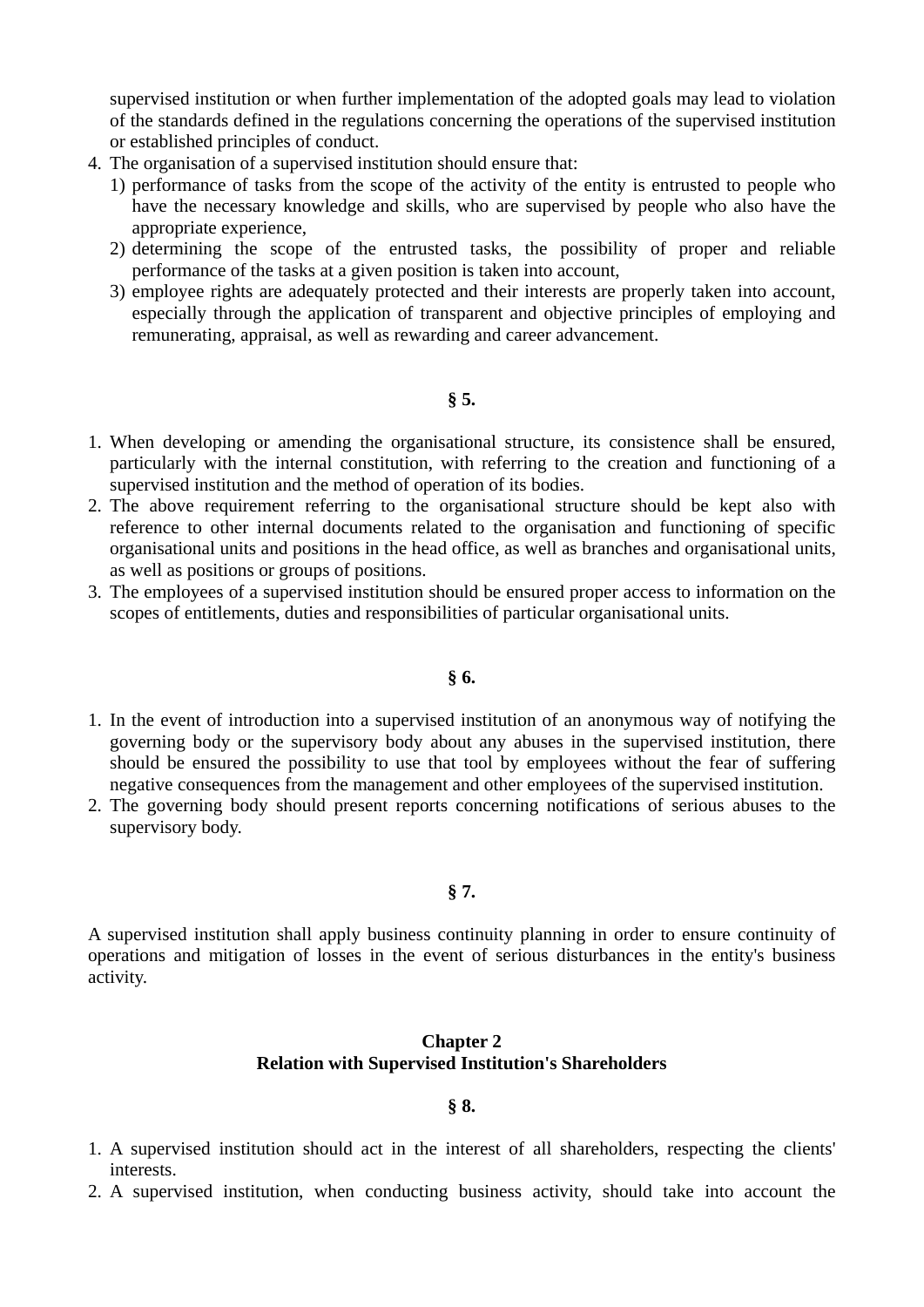interests of all stakeholders, as long as they are not contrary to the interests of the supervised institution.

- 3. A supervised institution should ensure adequate access to information for shareholders, in particular in the case of decisions made by the General Meeting. Providing information to shareholders, its reliability and completeness shall be ensured, without preferential treatment of selected shareholders.
- 4. A supervised institution, when justified by the number of shareholders, should strive for facilitating the participation of all shareholders in the meeting of the General Meeting of the supervised institution, among others, through ensuring the possibility of electronic active participation in the meetings of the General Meeting.

# **§ 9.**

- 1. Shareholders of a supervised institution should cooperate to implement its goals and to ensure the security of the operations of that institution.
- 2. Shareholders may influence the functioning of a supervised institution only through the decisions of the General Meeting, without infringing upon the prerogatives of the other bodies. Unauthorised exertion of influence on the General Meeting or Supervisory Board should be reported to the Polish Financial Supervision Authority.
- 3. Shareholders shall be guided in their decisions by the interest of the supervised institution.
- 4. A meeting of the General Meeting required for further proper functioning of a supervised institution should be called without delay.
- 5. Shareholders should efficiently use the tools of ownership supervision, so as to ensure proper functioning of the management body and supervisory body of the supervised institution. The bodies of the institution should function in a way that ensures separation of the ownership and management functions. Combining the role of shareholder with a management function shall require limitation of the role of entities related to the person in the supervisory body, to avoid lowering the efficiency of internal supervision.
- 6. Any occurring conflicts between shareholders should be resolved without delay, so as to prevent the occurrence of infringement of the interest of the supervised institution and its clients.

## **§ 10.**

- 1. Shareholders may not interfere with the way of exercising management, including running affairs by the management body of the supervised institution.
- 2. Introduction of personal entitlements or other special entitlements for shareholders of a supervised institution should be justified and should serve to implement important goals of the operations of the supervised institution. Holding such entitlements by shareholders should be reflected in the essential internal constitutional act of that institution.
- 3. Shareholders' entitlements should not lead to hindering proper functioning of the bodies of the supervised institution or discrimination of the other shareholders.
- 4. Shareholders should not use their position for making decisions leading to the transfer of assets from the supervised institution to other entities, or purchasing or making other transactions causing disposal by the supervised institution of its assets on terms other than market terms, or with a threat to the security or interest of the supervised institution.

1. Execution of a transaction with related party should be justified by the interest of the supervised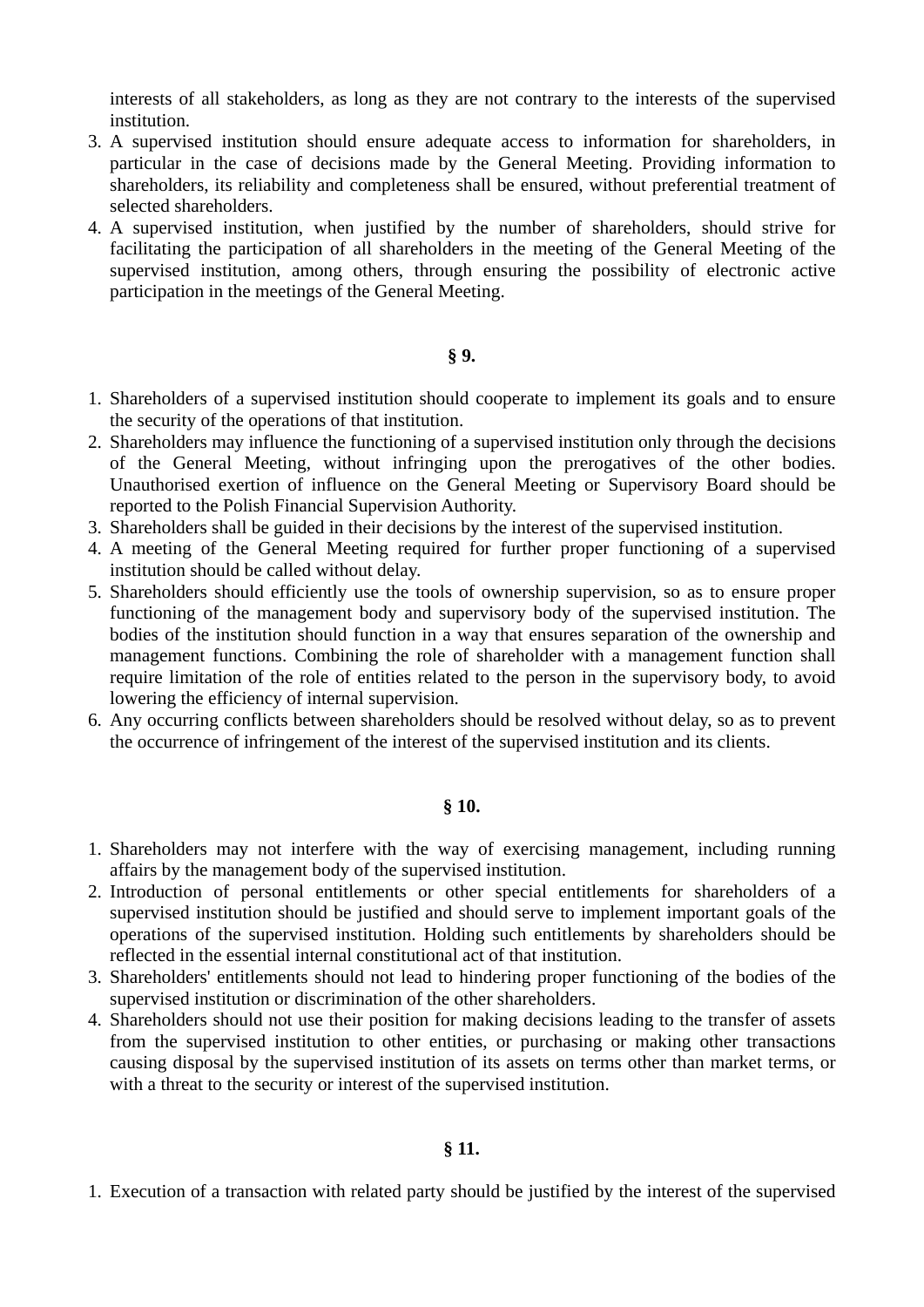institution and should be made in a transparent way.

- 2. Transactions with related parties, which have a significant impact in the financial or legal situation of the supervised entity or lead to the purchase or sale, or a different disposal of a significant part of the assets, shall require obtaining an opinion from the supervisory body. If members of the supervisory body report a dissenting opinion, the information and causes of voicing a dissenting opinion shall be included in the minutes.
- 3. In the event that the decision concerning a transaction with an related party was made by the General Meeting, all shareholders should have access to any information necessary for assessment of the terms on which the transaction is to be executed and its impact on the situation of the supervised institution.

## **§ 12.**

- 1. Shareholders shall be responsible for immediate capital increase of the supervised institution when it is necessary for maintaining own capitals of the supervised institution at a level required by the legal regulations or supervision regulations, as well as when this is required by the security of the supervised institution.
- 2. Shareholders should be responsible for immediate provision of financial support to the supervised institution, should it be necessary for maintaining liquidity of the supervised institution at a level required by the legal regulations or the supervision regulations, as well as when this is required by the security of the supervised institution.
- 3. Decisions on whether to pay the dividend or not should depend on the need to maintain a proper level of own capitals and implementation of the strategic goals of the supervised institution, as well as they should take into account the guidelines and individual recommendations issued by the supervision bodies.

# **Chapter 3 Management Body**

## **§ 13.**

- 1. The management body shall be collective.
- 2. A member of the management body should have the competences to run the affairs of the supervised institution resulting from:
	- 1) knowledge (possessed as a result of education, undergone trainings, obtained professional qualifications or acquired in the course of professional career),
	- 2) experience (gained in the course of performing specific functions or occupying specific positions),
	- 3) skills necessary to perform the entrusted function.
- 3. A management body member should warrant due performance of the duties entrusted to him or her.
- 4. Individual competences of specific members of the collective management bodies should complement one another, so as to enable ensuring proper level of collective management of the supervised institution.
- 5. The composition of the management body shall include an appropriate participation of people who speak Polish and manifest an appropriate experience and knowledge of the Polish financial market necessary for managing a supervised institution on the Polish financial market.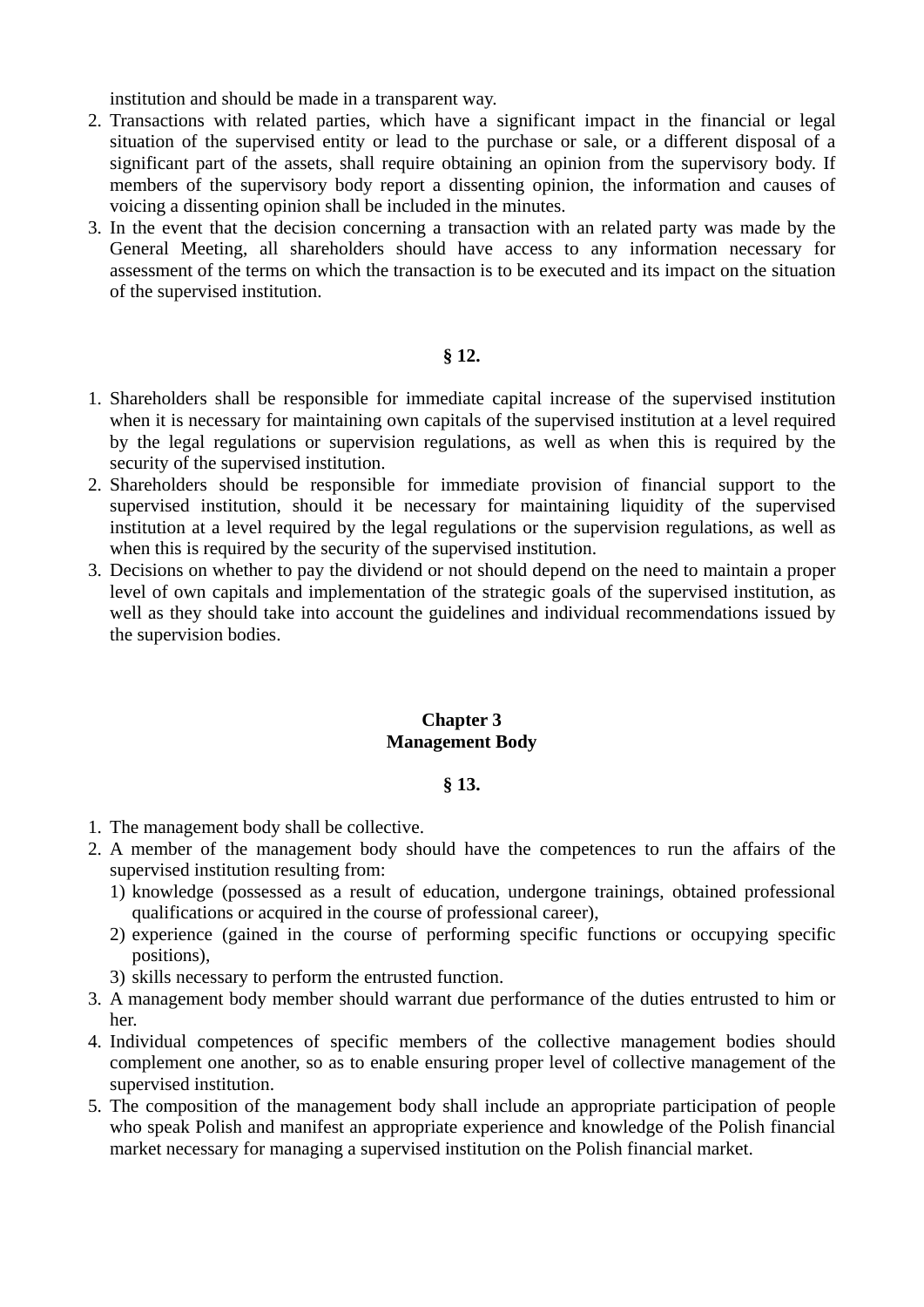- 1. A management body, acting in the interest of the supervised institution, should have regard to the goals and principles of the conducted business activity and the supervised institutions as defined in the legal regulations, internal regulations and supervision guidelines.
- 2. A management body, implementing the adopted operational strategy, should be guided by the security of the supervised institution.
- 3. A management body should be the only one entitled to and responsible for management of the operations of the supervised institution.
- 4. Management of the operations of a supervised institution encompasses in particular the functions of conducting affairs, planning, organising, deciding, directing and controlling the operations of the institution.

## **§ 15.**

- 1. The management body shall have a separated function of the president of the management board to lead the work of that body.
- 2. Management body members shall bear collective liability for the decisions reserved as competency of the management body, regardless of the introduction of internal division of responsibilities for specific areas of operations of the supervised institution among the members of the management body or delegating specific entitlements to lower management levels.
- 3. An internal division of responsibilities into specific areas of operations of the supervised institution among the members of the management body should be made in a transparent and unequivocal manner, and should be reflected in the internal regulations. The division should not lead to an unnecessary overlap of the competences of the members of the management body or internal conflicts of interests.
- 4. An internal division of responsibilities among the members of a management body should not lead to a situation when a specific area of the supervised institution's operations is not attributed to any member of the management body.

## **§ 16.**

- 1. It is proper that meetings of a management body shall be held in Polish. In case of need, necessary assistance of an interpreter should be ensured.
- 2. Minutes and the contents of adopted resolutions or other decisions of the management body of a supervised institution should be made in Polish or translated into Polish.

# **§ 17.**

- 1. Fulfilling a function in the management body should constitute the main area of professional activity of a management body member. Additional professional activity of a management body member beyond the supervised institution should not lead to such involvement of time and workload which would have an adverse impact on proper performance of the function fulfilled by the person in the management body of the supervised institution.
- 2. In particular, a member of the management body should be a member of bodies of other entities if the time dedicated to performance of the function in the other entities prevents reliable performance of the duties in the supervised institution.
- 3. A management body member should refrain from undertaking professional or non-professional activity which could lead to the occurrence of a conflict of interest or have an adverse impact on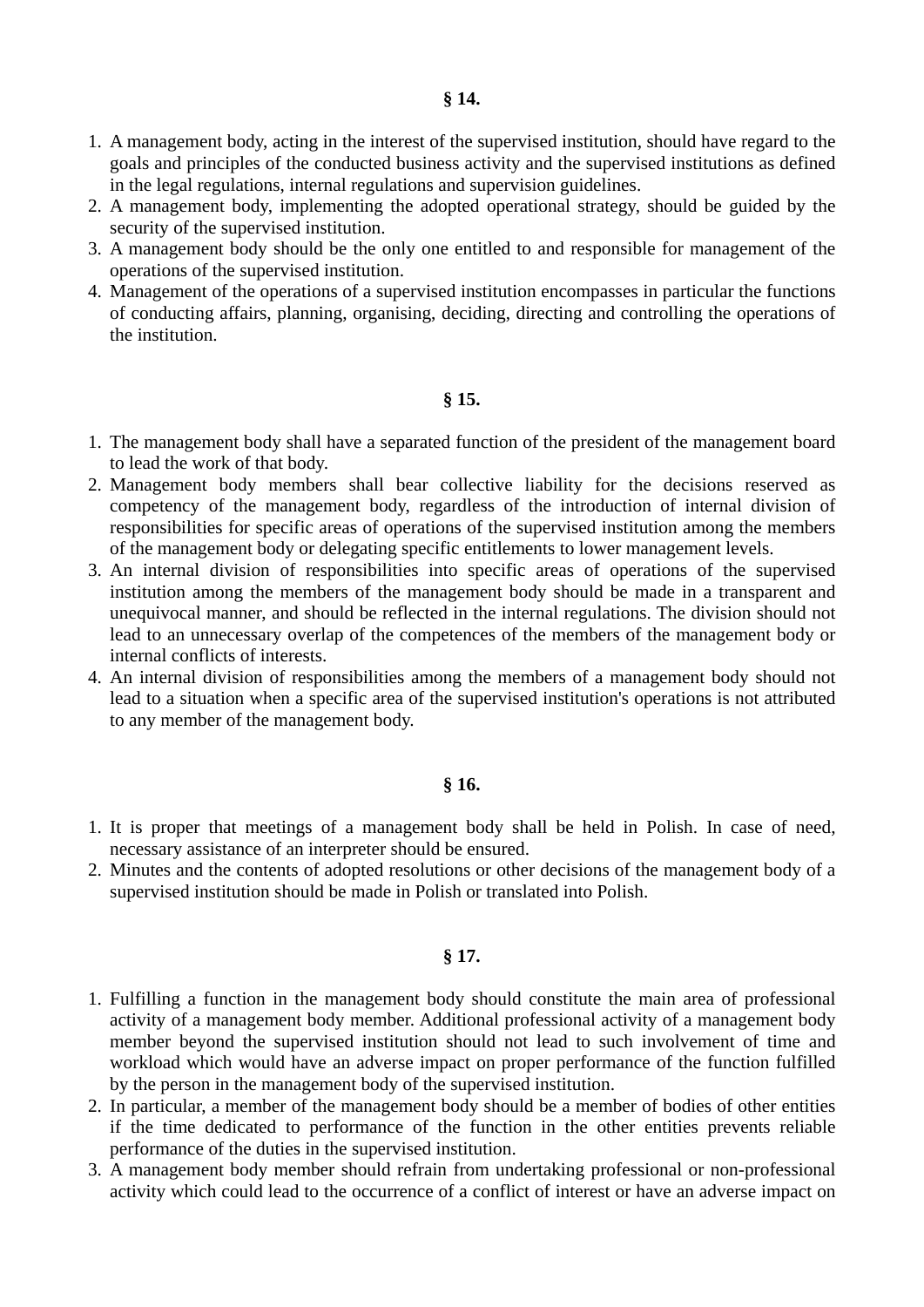his or her reputation as a member of the management body of a supervised institution.

4. The principles of mitigating a conflict of interests should be defined in an appropriate internal regulation determining, among others, the principles of identification, management and prevention of conflicts of interests, as well as the principles of excluding a management body member in the case of the occurrence of a conflict of interest or the possibility of its occurrence.

## **§ 18.**

In the event of an incomplete composition of the management body of a supervised institution, it should be supplemented without delay.

# **Chapter 4 Supervisory body**

## **§ 19.**

- 1. A member of the supervisory body should have the competences to properly perform the obligations of supervising the supervised institution resulting from:
	- 1) knowledge (possessed as a result of education, undergone trainings, obtained professional qualifications or academic titles, or acquired otherwise in the course of professional career),
	- 2) experience (gained in the course of performing specific functions or occupying specific positions),
	- 3) skills necessary to perform the entrusted function.
- 2. Individual competences of specific members of the collective supervisory bodies should complement one another, so as to enable ensuring proper level of collective exercise of supervision over all areas of activity of the supervised institution.
- 3. A member of a supervisory body should warrant due performance of the duties entrusted to him or her.
- 4. The composition of the management body shall include an appropriate participation of people who speak Polish and manifest an appropriate experience and knowledge of the Polish financial market necessary for supervision over a supervised institution on the Polish financial market.

## **§ 20.**

- 1. A supervisory body shall exercise supervision over the affairs of the institution, while being guided when performing his or her tasks with care for proper and secure operations of the supervised institution.
- 2. A supervisory body should have the ability to undertake necessary supervisory activities on an ongoing basis, especially during the implementation of the adopted strategic goals or significant changes in the level of risk or occurrence of significant risks in the operations of the supervised institution, as well as in the scope of financial reporting, including introduction of major changes to the accounting policy which have a significant impact on the contents of the financial information.
- 3. A supervisory body and its particular members shall, when exercising supervision, be guided by impartial assessment and judgement.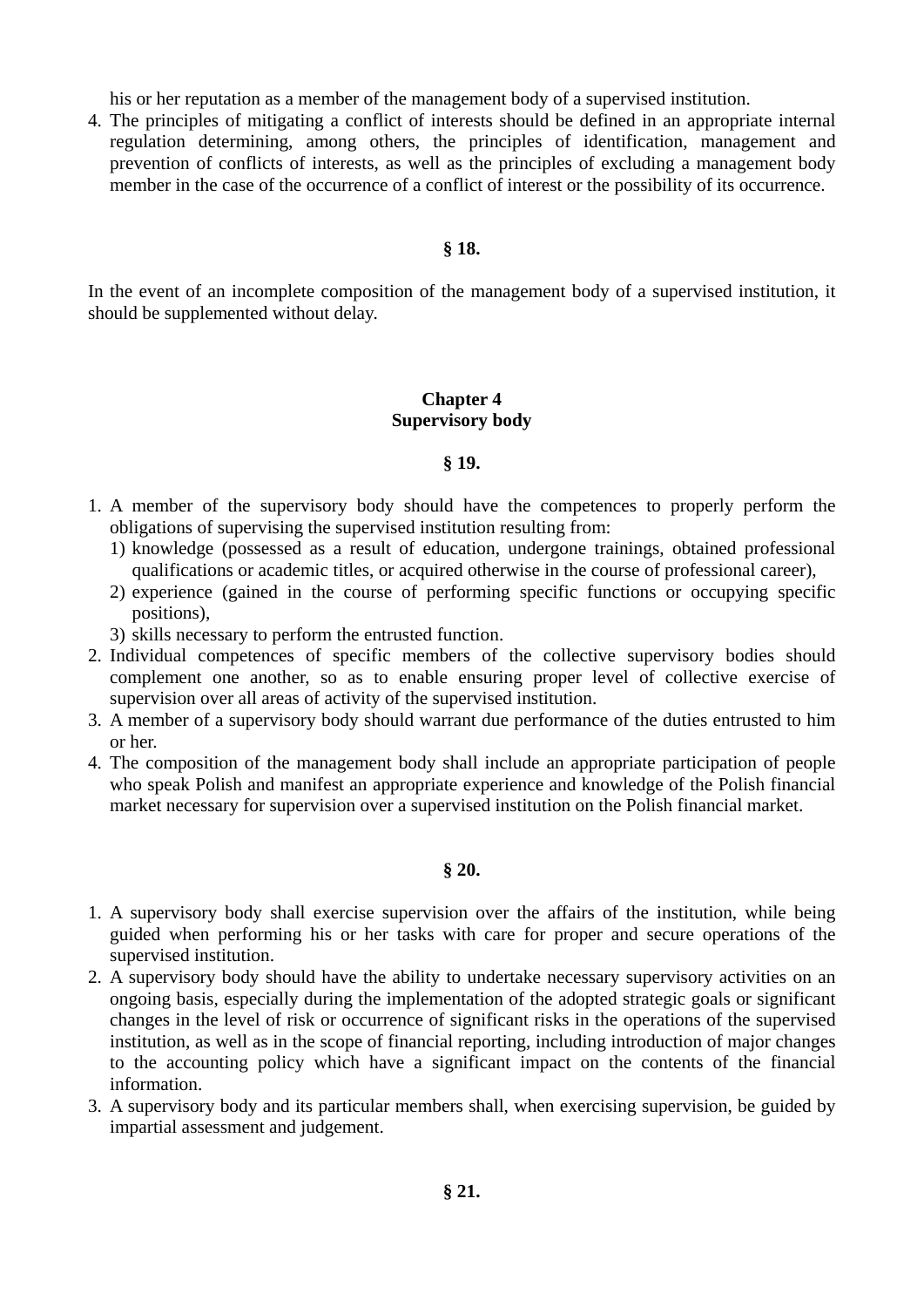- 1. The number of members of a supervisory body shall be adequate to the nature and scale of the activity conducted by the supervised institution.
- 2. A supervisory body shall have a separated function of the chairman to lead the work of the supervisory body. The selection of the president of the supervisory body shall be made on the basis of experience and ability to lead a team, taking into account the criterion of independence.

# **§ 22.**

- 1. The composition of a supervised institution's supervisory body shall include an appropriate proportion of independent members, and when this is not possible, appointed from among candidates identified by minority shareholders. Independence is manifested, most of all, in lack of direct and indirect connections with the supervised institution, members of the management and supervisory bodies, significant shareholders and entities related to them.
- 2. In particular, independence should be characteristic for the members of the audit committee or members of the supervisory body who hold competences in the area of accountancy or financial revision.
- 3. If supervisory body members voice a dissenting opinion, information and causes of the opinion shall be included in the minutes.
- 4. The audit committee or the supervisory body shall, within monitoring of the performance of the actions of financial revision, agree on the principles of carrying out the actions by an entity authorised to examine financial statements, including in the scope of the proposed action plan.
- 5. The audit committee or the supervisory body, while presenting the results of financial review activities by an authorised entity for examination of financial statements, should express its opinion on the financial statement, which is concerned by the financial review activities.
- 6. Cooperation between the audit committee and the supervisory body with the entity authorised to examine financial statements should be documented. Termination of an agreement with the entity authorised to audit financial statements should be subjected to the assessment of the supervisory body, which shall place information on the causes of that termination in the annual report containing assessment of the financial statements of the supervised institution.

# **§ 23.**

- 1. A supervisory body member of the supervised institution should perform his or her function in an active manner, manifesting the necessary level of involvement in the work of the supervisory body.
- 2. The necessary level of involvement shall be manifested in dedicating sufficient time to properly perform the tasks of the supervisory body.
- 3. The remaining professional activity of a supervisory body member may not be detrimental to the quality and efficiency of the exercised supervision.
- 4. A supervisory body member should refrain from undertaking professional or non-professional activity which could lead to the occurrence of a conflict of interest or otherwise have an adverse impact on his or her reputation as a member of the supervisory body of a supervised institution.
- 5. The principles of mitigating a conflict of interests should be defined in an appropriate internal regulation determining, among others, the principles of identification, management and prevention of conflicts of interests, as well as the principles of excluding a supervisory body member in the case of the occurrence of a conflict of interest or the possibility of its occurrence.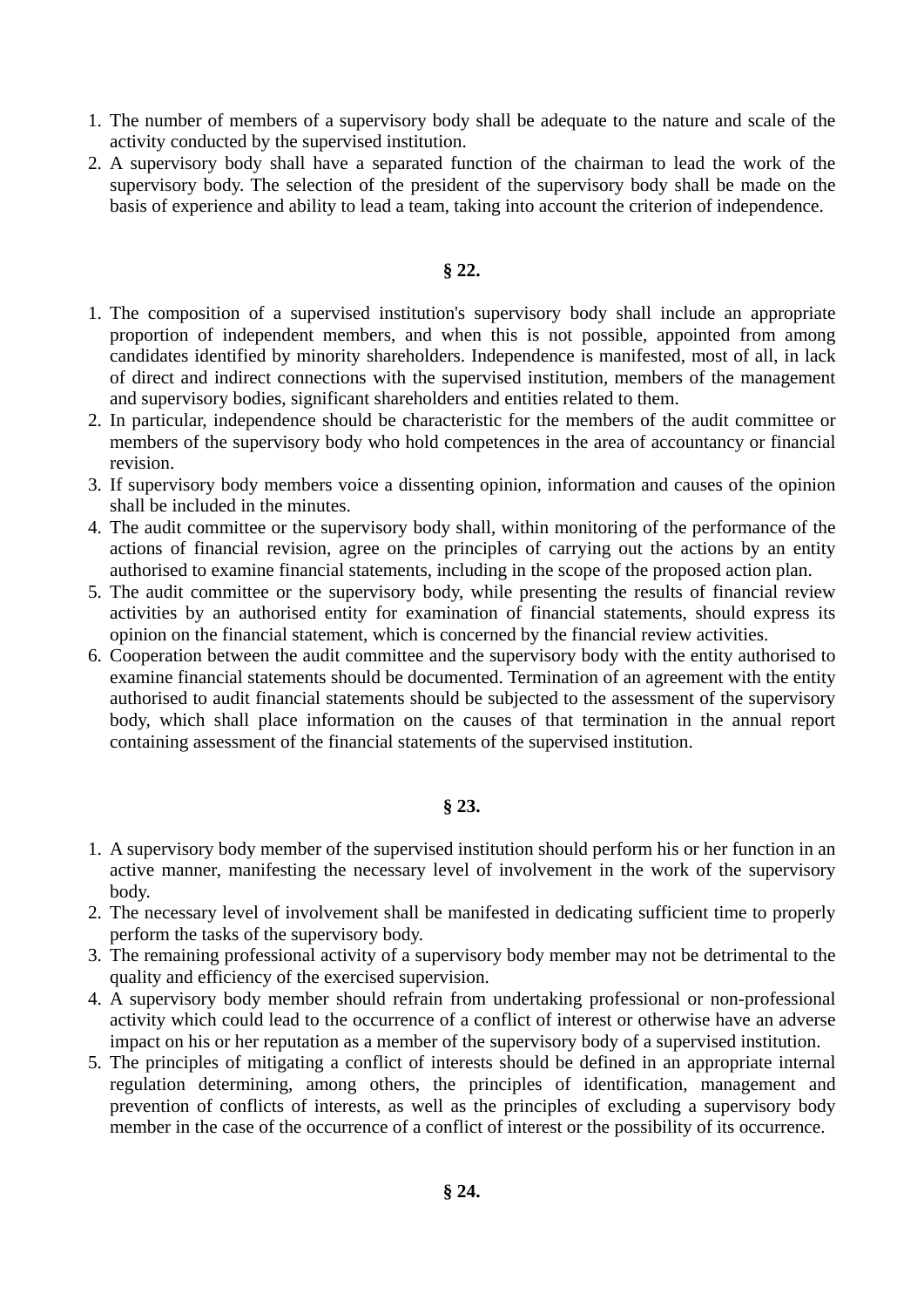- 1. It is proper that meetings of a supervisory body shall be held in Polish. In case of need, necessary assistance of an interpreter should be ensured.
- 2. Minutes and the contents of adopted resolutions or other decisions of the supervisory body of a supervised institution should be made in Polish or translated into Polish.

## **§ 25.**

- 1. Supervision exercised by a supervisory body should be of permanent nature, and supervisory body meetings should be held as needed. If an audit committee or other committees operate in a supervisory institution, which have been entrusted specific issues related to the activity of the supervised institution, meetings of the supervisory body should take place no less than four times per year, otherwise no less than every two months.
- 2. In the event of detection, in the course of performing supervision activities, of abuses, major errors, including such that have a significant impact on the contents of the financial information or other serious irregularities in the functioning of a supervised institution, the supervisory body should undertake appropriate actions, in particular demand the management body to provide explanations and request it to introduce efficient solutions to counteract the occurrence of similar irregularities in the future.
- 3. A supervisory body, should it be necessary for the exercise of proper and efficient supervision, may request the management body to appoint a selected external entity to carry out specific analyses or acquire its opinion on specific matters.

## **§ 26.**

In the event of incomplete composition of the supervisory body of a supervised institution, it should be supplemented without delay.

## **§ 27.**

A supervisory body shall perform regular assessment of the application of the principles introduced herein, and the result of the assessment shall be made available on the supervised institution's website and submitted to the remaining bodies of the supervised institution.

## **Chapter 5 Remuneration Policy**

#### **§ 28.**

- 1. A supervised institution should have a transparent policy of remuneration of members of the management body and the supervisory body, as well as key personnel. The principles of remuneration shall be defined by means of an appropriate internal regulation (the remuneration policy).
- 2. When establishing the remunerating policy, one should take into account the financial situation of a supervised institution.
- 3. The supervisory body shall annually prepare and present to the General Meeting a report on the assessment of the functioning of the remuneration policy in the supervised institution.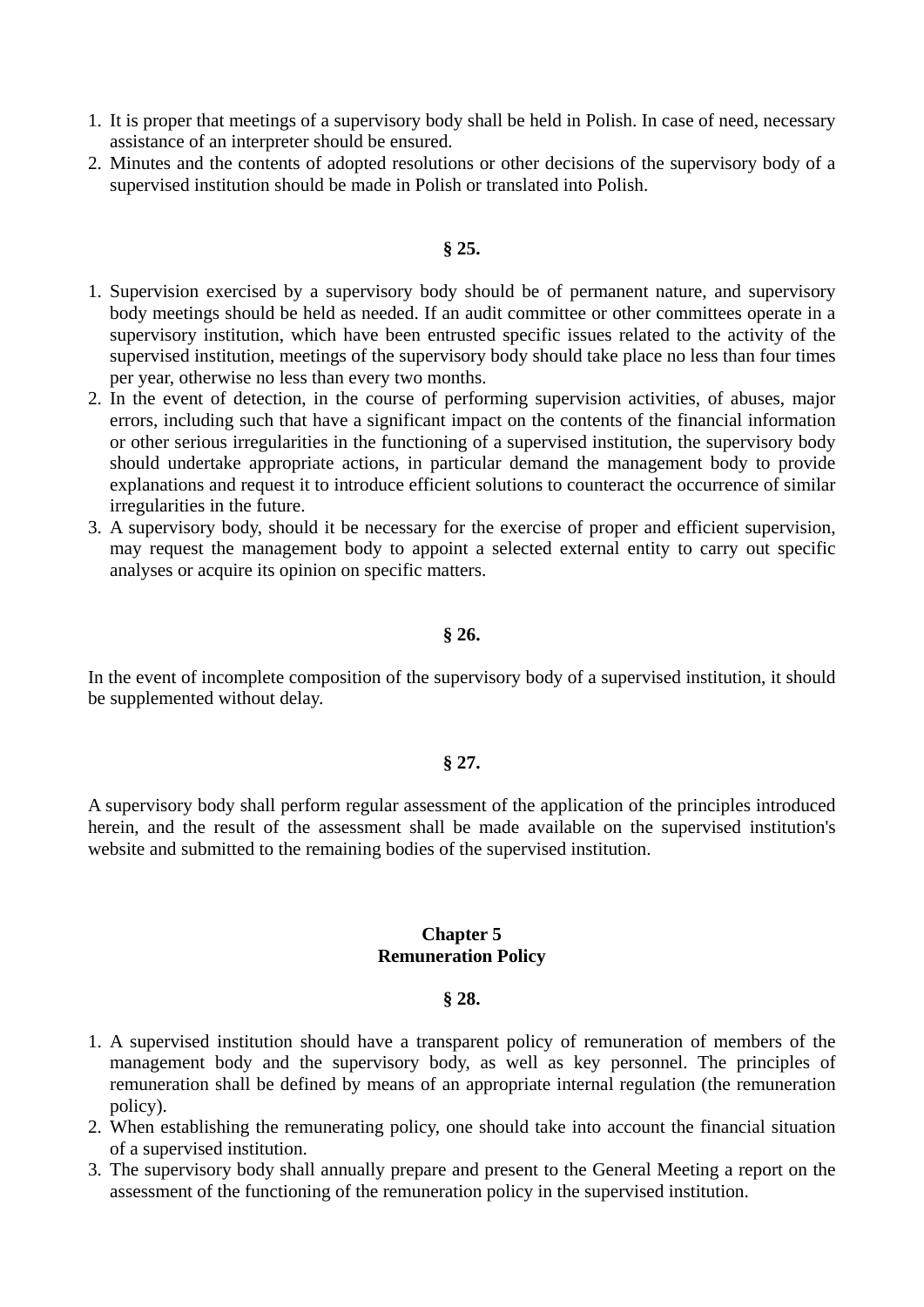4. The General Meeting shall assess whether the established remuneration policy contributes to the development and security of the operations of the supervised institution.

## **§ 29.**

- 1. Remuneration of the members of the supervisory body shall be established adequately to the fulfilled function, as well as adequately to the scale of operations of the supervised institution. Supervisory body members appointed to work in committees, including the audit committee, should be remunerated adequately to the additional tasks performed within a given committee.
- 2. Remuneration of supervisory body members, unless regulations prohibit the payment of such remuneration, should be established by the decision-making body.
- 3. The principles of remunerating supervisory body members should be transparent and included in the relevant internal regulation of a supervised institution.

## **§30.**

- 1. The supervisory body, taking into account the decisions of the General Meeting, shall be responsible for adoption of an internal regulation to determine the principles of remunerating management body members, including the detailed principles and conditions justifying eligibility for variable remuneration components.
- 2. A supervisory body shall exercise supervision over the introduced remunerating policy, including verification of meeting the criteria and conditions of eligibility for variable remuneration components before the payment of the whole or part of that remuneration.
- 3. With regard to persons who fulfil key functions, responsibility for introduction of an appropriate internal regulation and supervision in that area shall lie with the management body.
- 4. Variable remuneration components of management body members or key personnel shall depend in particular on objective criteria, the quality of management of the supervised institution, and shall take into account long-term aspects of the operations and method of implementation of strategic goals. When establishing the variable remuneration components, rewards and perks, including those resulting from motivational schemes and other bonus schemes paid, due or potentially due, shall be taken into account. An established remuneration policy shall not constitute an incentive for undertaking excessive risk in the operations of the supervised institution.
- 5. Remuneration of a management body member or key personnel should be financial and paid from the funds of the supervised institution.

## **Chapter 6 Communication Policy**

# **§ 31.**

- 1. A supervised institution should maintain a transparent communication policy, taking into account the needs of its shareholders and clients, made available on the institution's website.
- 2. The communication policy should be based on facilitating access to information. In particular the reports published by a supervised institution, containing financial information, when justified by the number of shareholders, should be made available in the electronic form, encompassing solutions which make it easier for the reader to become familiar with the incorporated information (interactive reports).
- 3. A supervised institution should ensure that shareholders have equal access to information.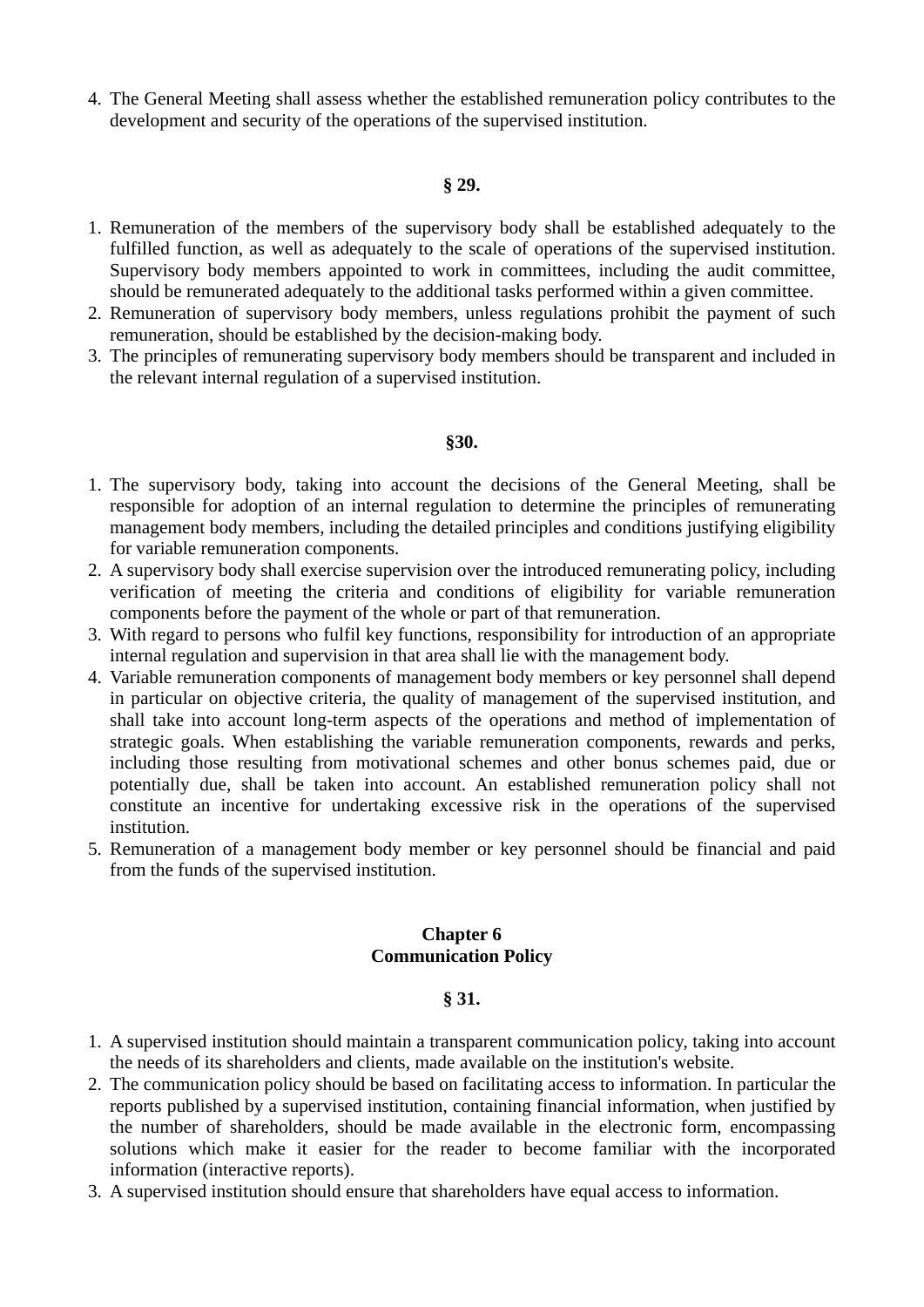- 4. The communication policy should determine in particular the principles and dates of replying to shareholders and clients.
- **5.** The communication policy should ensure protection of information, and incorporate separate regulations related to possession of the status of a public company or resulting from the special regulations concerning the functioning of supervised institutions.

## **Chapter 7 Promotional Activities and Client Relations**

# **§ 32.**

- 1. The advertising message concerning a service or product offered by a supervised institution or its activity, hereinafter referred to as the "advertised item", should be reliable and shall not mislead, and it shall be characterised by respect for the generally applicable legal regulations, principles of fair trading, as well as good conduct.
- 2. An advertising message should clearly identify what the product or service it concerns.
- 3. An advertising message may not emphasise the benefits in a way which could result in diminishing of the importance of costs and risks related to the purchase of a product or service.

# **§ 33.**

An advertising message should not mislead or create the possibility of misleading, in particular with respect to:

- 1) the legal nature of the advertised item, including the rights and obligations of the client,
- 2) identify of the advertising entity,
- 3) significant features of the advertised item,
- 4) benefits which might be achieved by purchasing or using the advertised item, and the period of time, during which they arise,
- 5) total costs related to the purchase or use of the advertised item incurred by the client and the period of time, which the costs concern,
- 6) the time, value and territorial availability of the advertised item,
- 7) the risk related to the purchase or use of the advertised item.

# **§ 34.**

When creating and publishing an advertising message, a supervisory institution should in particular:

- 1) care for the nature and structure of the advertising messages prepared and published in the name of a supervised institution or in its behalf,
- 2) ensure that the recipient can freely become familiar with the whole content making up the message, in particular all kinds of indications and reservations constituting an integral part of the advertising message,
- 3) ensure that graphic solutions used in an advertising message do not make it difficult for the recipient to learn about the most important information concerning the advertised item and contained in the message, in particular the information required by the legal regulations and supervisory recommendations,
- 4) provide the source of the presented information, if the advertising message refers to sales figures, statistical surveys, rankings, ratings and other data.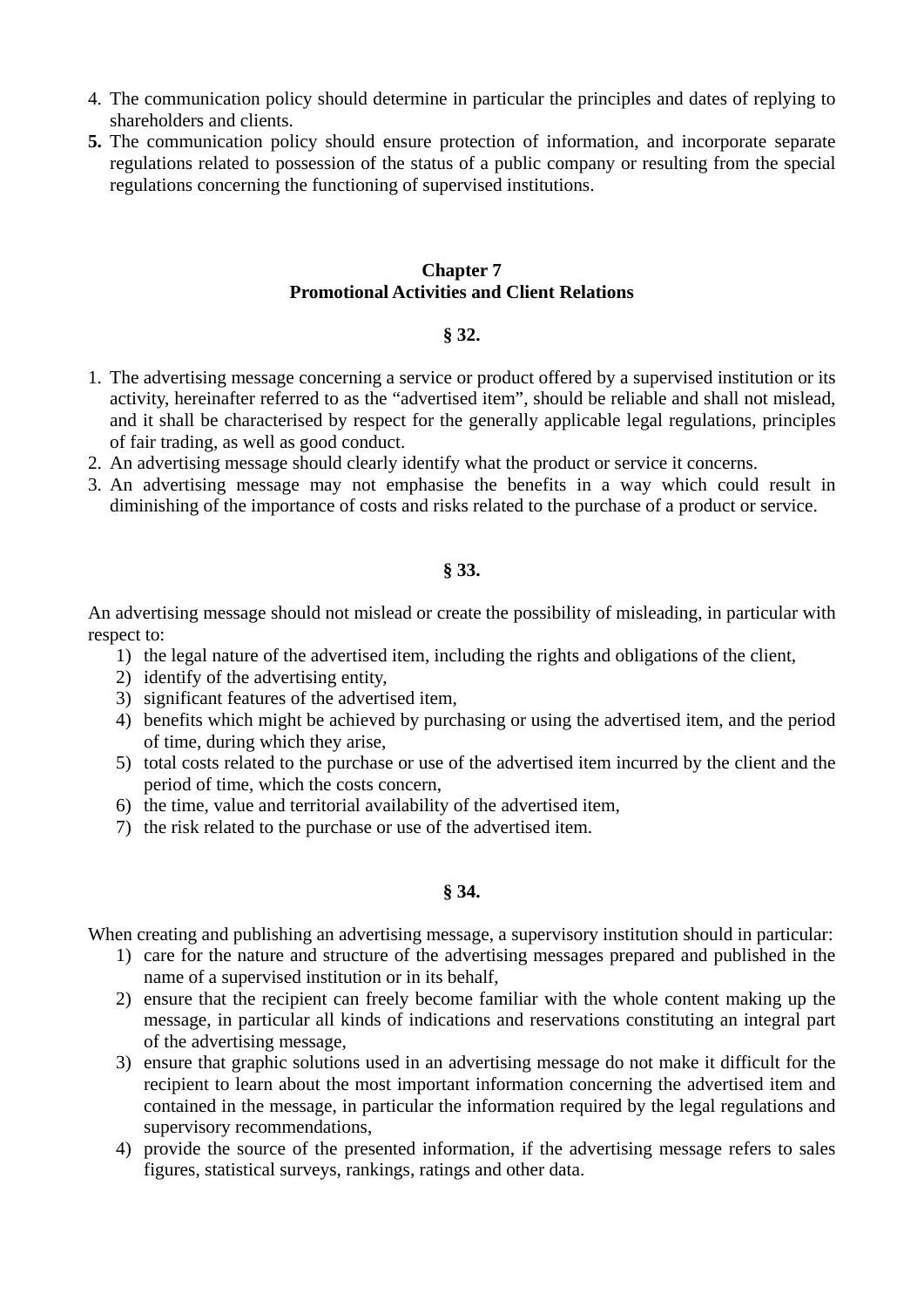The process of offering financial products or services should be conducted by people with appropriate preparation in order to ensure reliability of the information communicated to the clients and provision of comprehensible explanations.

#### **§ 36.**

- 1. A supervised institution should make every effort to ensure that the offered financial products or services are adequate to the needs of the clients, to whom they are addressed.
- 2. At the stage of presenting the nature and structure of the recommended financial product or service, supervised institutions and entities cooperating with them should take into account the needs referred to in item 1, in particular in terms of the client's individual situation, including the knowledge and experience on the financial market, and in justified cases, the desired duration of the investment and risk acceptance level.

#### **§ 37.**

A supervised institution and entities cooperating with it should inform about its product or service in a reliable manner and in a way understandable for an average recipient, including in particular about the nature and structure of that product or service, the benefits and factors that determine obtaining possible profits, as well as all related risks, including fees and costs (also those related to early resignation from the product or service).

#### **§ 38.**

- 1. Any necessary information concerning the nature and structure of a financial product or service, which is important for the client's decision making, should be made available to the clients in a way which enables them to freely become familiar with its content due in advance before conclusion of an agreement.
- 2. The provisions of the agreement, including the templates of the agreement and important information on the agreement, contained in other documents, should be presented to a client by supervised institutions and entities cooperating with them before making by the client the decision to conclude an agreement.
- 3. If a client is unable to become familiar with the documents displayed on the site, the supervised institution should supply the client with their own copies of the documents at its own cost.
- 4. Supervised institutions should undertake appropriate actions and exercise due diligence to ensure that the templates of agreements contain no ambiguous provisions.

#### **§ 39.**

A supervised institution should drawn up and make available to the clients clear and transparent principles of considering complaints.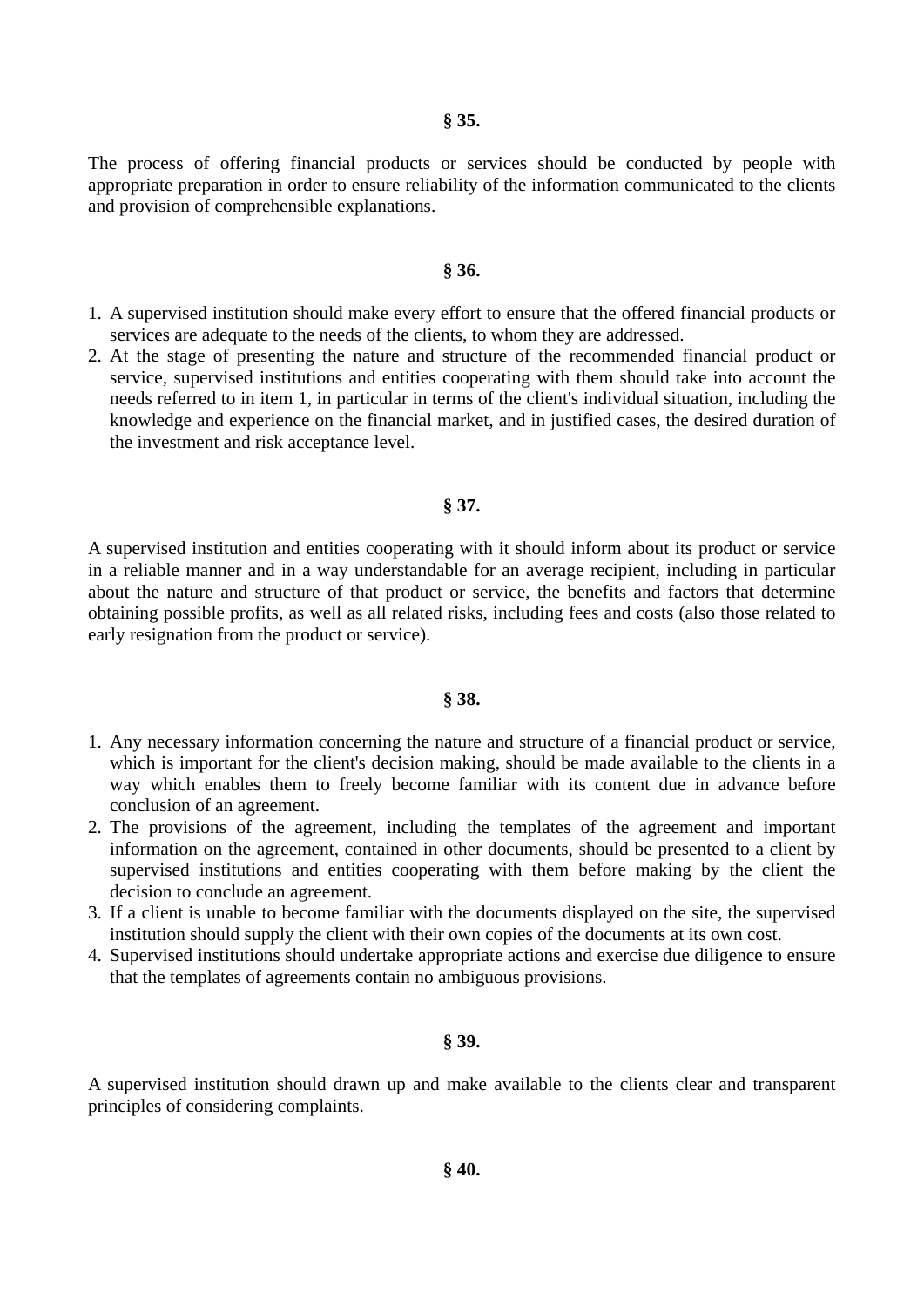A supervised institution should introduce an organised form of considering complaints and undertaking remedial actions aimed at mitigating the situations causing their occurrence in the future.

#### **§ 41.**

The process of considering complaints by a supervised institution should be carried out immediately, not later than within 30 days, as well as it should be characterised by reliability, thoroughness, impartiality and compliance with generally applicable legal regulations, the principles of fair trading, and good conduct.

#### **§ 42.**

A reply to a complaint should contain, as far as possible, full and exhaustive factual and legal justification, adequate to the charges contained in the complaint.

#### **§ 43.**

A supervised institution should strive at amicable resolution of disputes with its clients.

#### **§ 44.**

A supervised institution, asserting its claims, in particular conducting debt enforcement actions against clients, should act in a professional manner and care for the reputation of a public trust institution.

## **Chapter 8 Key Internal Systems and Functions**

#### **§ 45.**

- 1. A supervised institution should have an adequate, effective and efficient system of internal control, providing assurance regarding:
	- 1) correctness of administrative and accounting procedures, as well as financial reporting, and reliable internal and external reporting,
	- 2) compliance of the operations with the legal regulations and internal regulations, as well as taking into account the supervisory recommendations.
- 2. The process of assuring implementation of the objectives of the internal control system should encompass organisation of internal control, control mechanisms and estimation of the risk of failure to achieve the objectives listed in item 1.
- 3. A supervised institution should document the process of assuring implementation of the objectives of the internal control system.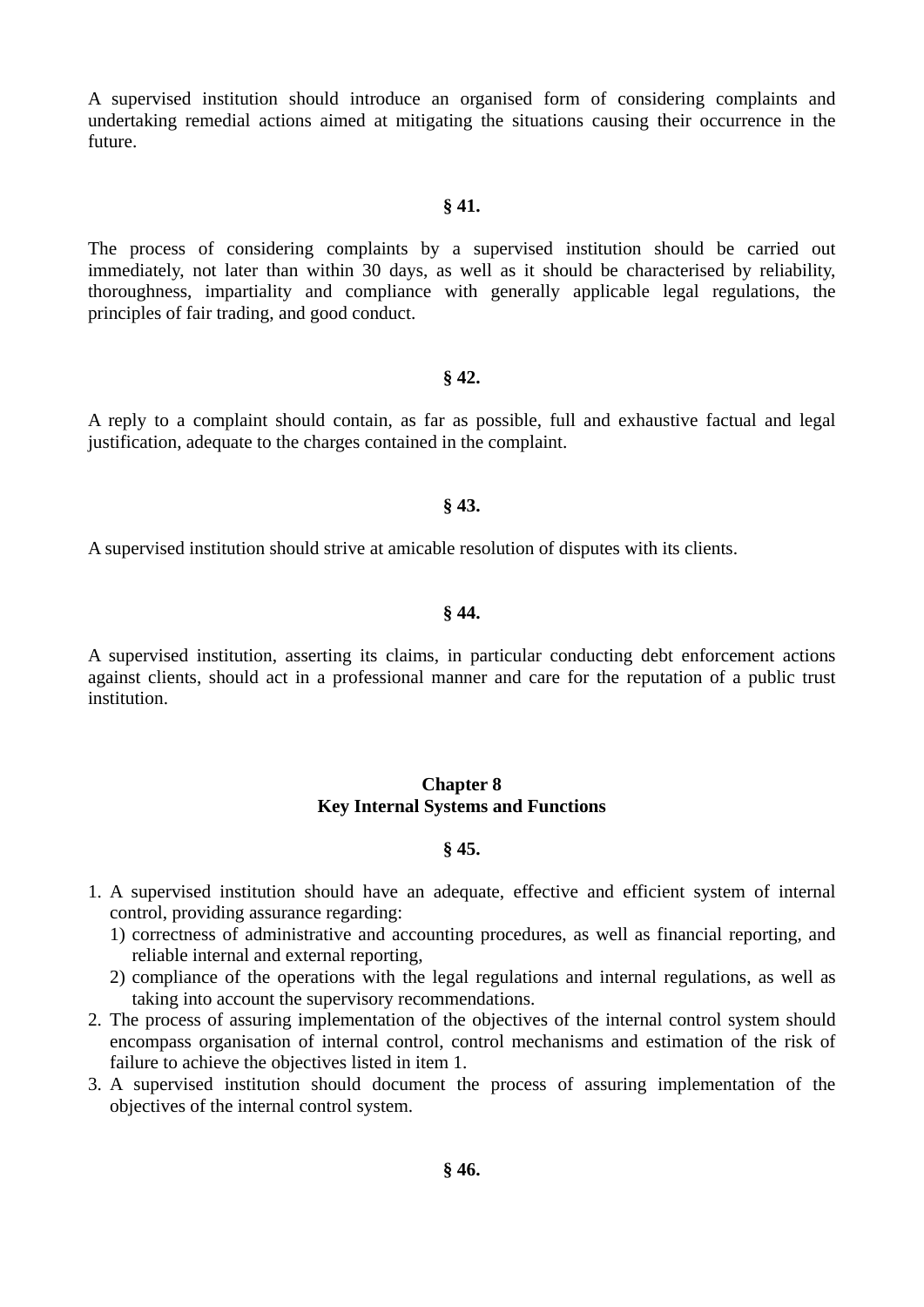- 1. The internal control system of a supervised institution should cover all levels in the organisational structure of the supervised institution.
- 2. The management body should develop and implement an adequate, effective and efficient internal control system and the supervisory body or the audit committee should carry out a periodical assessment of the adequacy, effectiveness and efficiency of both the whole internal control system and its selected elements.
- 3. Employees of a supervised institution within official duties should be assigned appropriate tasks related to assuring implementation of the objectives of the internal control system.

## **§ 47.**

- 1. A supervised institution should develop and implement an effective, efficient and independent compliance function of the operations of the supervised institution with legal regulations and internal regulations, also taking into account supervisory recommendations.
- 2. The way of organising the compliance function should guarantee independence of performing tasks in that scope.

## **§ 48.**

- 1. A supervised institution should develop and implement an effective, efficient and independent internal audit function, aimed especially at regular examination of the adequacy, efficiency and effectiveness, in particular of the internal control system, the compliance function and the risk management system.
- 2. The way of organising the internal audit function should guarantee independence of performance of tasks in that scope.

## **§ 49.**

- 1. The person heading the internal audit unit and the person heading the compliance unit shall have secured the possibility of direct communication with the management body and the supervisory body or the audit committee; they shall also have the possibility to report directly and simultaneously to those bodies.
- 2. The person heading the internal audit unit and the person heading the compliance unit shall participate in the meetings of the management body and the supervisory body or the audit committee if the meeting concerns issues related to the internal control system, the internal audit function or the compliance function.
- 3. In a supervised institution, appointment and dismissal of the person heading the internal audit unit and the person heading the compliance unit shall be made with the consent of the supervisory body or the audit committee.
- 4. In a supervised institution, where there is no internal audit unit or compliance unit, the entitlements referred to in items1-3 shall be held by the people responsible for performance of those functions.

## **§ 50.**

1. A supervised institution should efficiently manage the risk existing in its operations, in particular through drawing up and implementation of an adequate and efficient risk management system, taking into account a risk management strategy, incorporating the risk tolerance determined by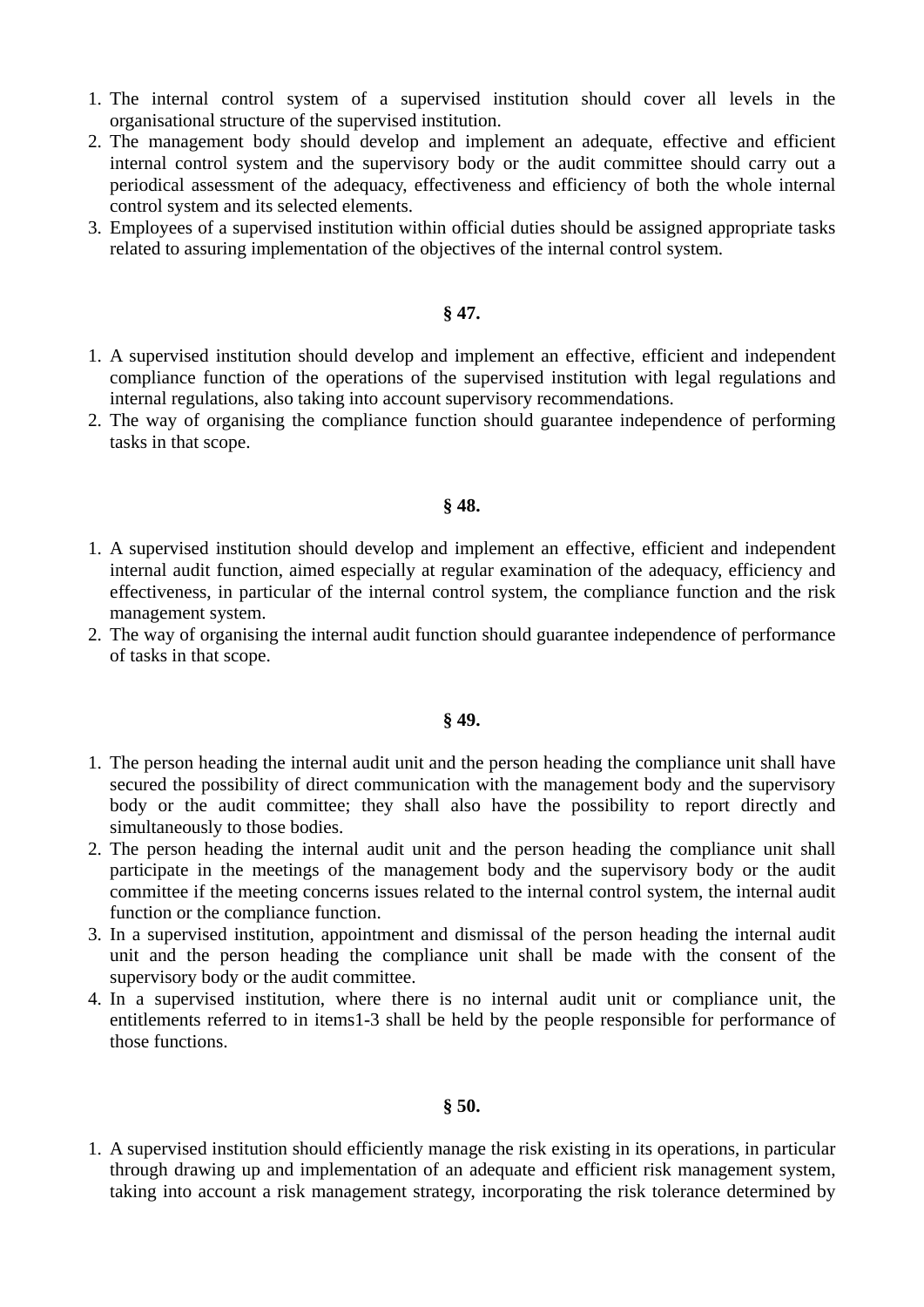the supervised institution.

- 2. The risk management process should encompass its identification, measurement, estimation, monitoring and application of control and mitigating mechanisms for the identified, measured and estimated risk level.
- 3. Risk management systems should be organised adequately to the nature, scale and complexity of the conducted activity, taking into account the strategic goals of the supervised institution, including the strategy concerning risk management, incorporating the risk tolerance determined by the supervised institution.

## **§ 51.**

- 1. Regardless of the tasks assigned to the organisational units and other bodies of a supervised institution, responsibility for efficient risk management shall lie with the management body.
- 2. Management body members, taking into account the nature, scale and complexity of the activity conducted, shall not combine responsibility for management of a given risk and responsibilities in the area of operations that generate that risk.

## **§ 52.**

- 1. The supervisory body should approve and supervise the implementation of the risk management strategy by exercising supervision over the efficiency of risk management. The management body should ensure reception by the supervising body of regular and up-to-date information on the risk identified in the current or future operations of the supervised institution, the nature scale and complexity of the risk, and the actions undertaken in the scope of management of that risk, including also information directly from the internal audit unit, the compliance assurance unit, or a different unit responsible for that area.
- 2. In a supervised institution, where there is no audit unit or compliance assurance unit, and where no unit responsible for that area has been appointed, the information referred to in item 1 shall be submitted by the people responsible for fulfilling those functions.

# **Chapter 9 Execution of Rights Resulting from Assets Acquired at Client's Risk**

## **§ 53.**

A supervised institution which managed assets at client's risk should efficiently manage those assets, so as to ensure the necessary protection of clients' interests.

## **§ 54.**

- 1. A supervised institution should use the available corporate supervision measures over entities issuers of securities subject to management, in particular when the level of involvement into securities is considerable or it is required by protection of clients' interests.
- 2. A supervised institution which manages assets at client's risk should introduce transparent principles of cooperating with other financial institutions when executing corporate supervision over entities – issuers of securities subject to management.
- 3. A supervised institution which manages assets at client's risk shall create and communicate to